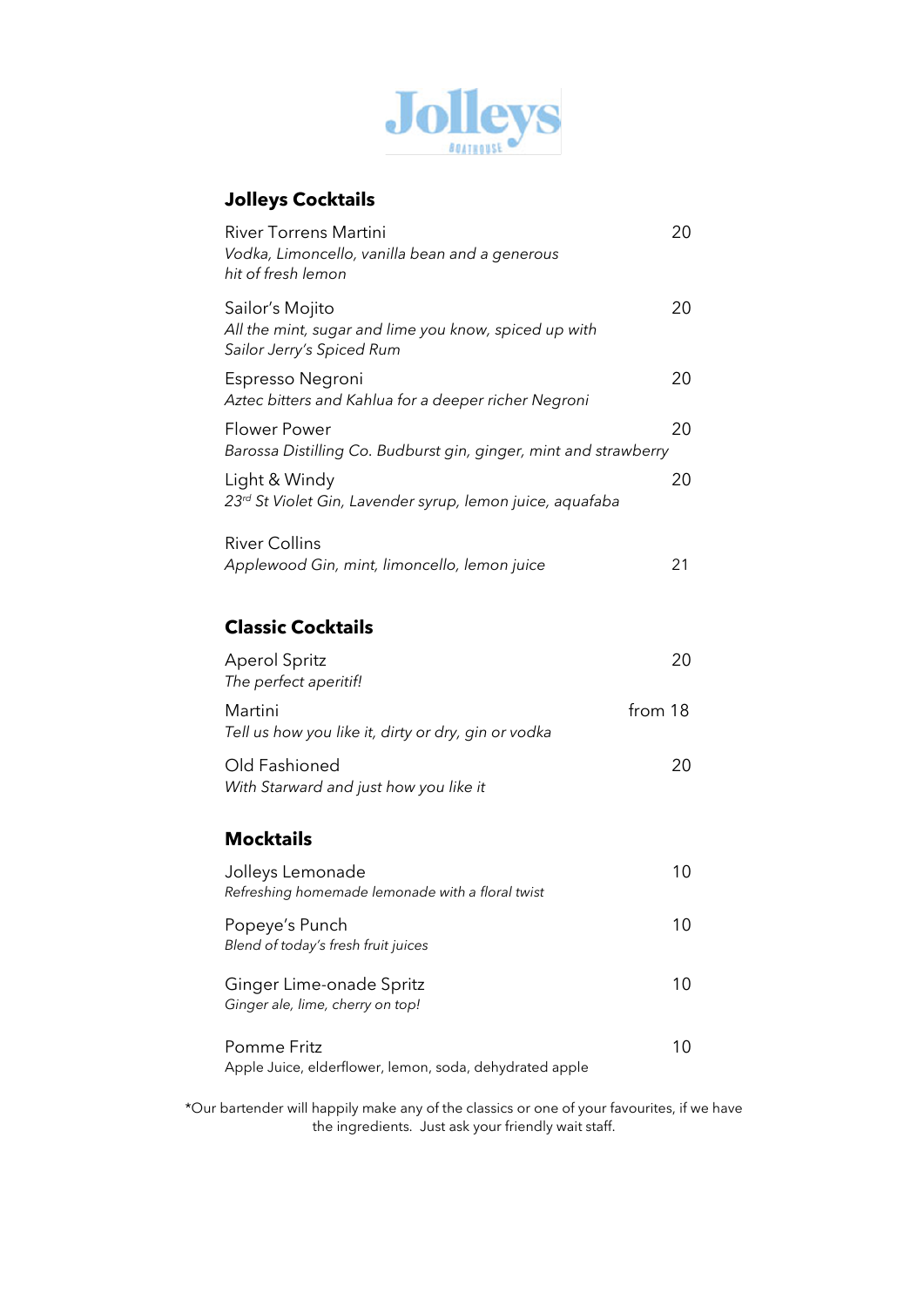

#### **Beer**

| Cascade Premium Light               | 8  |
|-------------------------------------|----|
| Coopers Pale Ale                    | 10 |
| Smiling Samoyed Hazy Pale Ale       | 12 |
| Corona                              | 10 |
| Asahi                               | 10 |
| Smiling Samoyed Mudlark Gold Larger | 10 |
| Three Sheets Pale Nelson            | 12 |
| Pikes Pilsner, can                  | 10 |
| White Rabbit Dark Ale               | 12 |
| <b>Smiling Samoyed Dark Ale</b>     | 12 |
| Peroni Leggera 3.5%                 | 10 |
| Heineken 0.0 (Alcohol free)         |    |

#### **Cider**

| Hills Apple Cider |  |
|-------------------|--|
|-------------------|--|

### **Soft**

| Coke, Coke Zero, Diet Coke          |  |
|-------------------------------------|--|
| Fever Tree, Ginger Beer, Ginger Ale |  |
| Pellegrino Sparkling Bottle         |  |

# **Wine by the Glass**

| NV 42 Degrees South Premier Cuvée      | Tasmania              | 14 |
|----------------------------------------|-----------------------|----|
| NV Bollinger                           | Epernay FR            | 29 |
| '21 Seppeltfeil Watervale Riesling     | Clare Valley          | 12 |
| '21 Artwine Albariño                   | <b>Adelaide Hills</b> | 12 |
| '20 Oakridge Chardonnay                | Yarra Valley          | 13 |
| '21 Hahndorf Hill Gruner Veltliner     | <b>Adelaide Hills</b> | 13 |
| '21 Seppeltsfield Grenache Rosé        | Barossa Valley        | 12 |
| '21 Golding 'Purveyor' Pinot Noir      | <b>Adelaide Hills</b> | 12 |
| '20 Hugh Hamilton 'Ratbag' Merlot      | Barossa Valley        | 12 |
| '18 Charles Melton 'La Belle Mere' GSM | Barossa               | 14 |
| '18 Hahndorf Hill Blaufrankisch        | <b>Adelaide Hills</b> | 18 |
| '19 Iggy 'Syrah'                       | <b>Adelaide Hills</b> | 21 |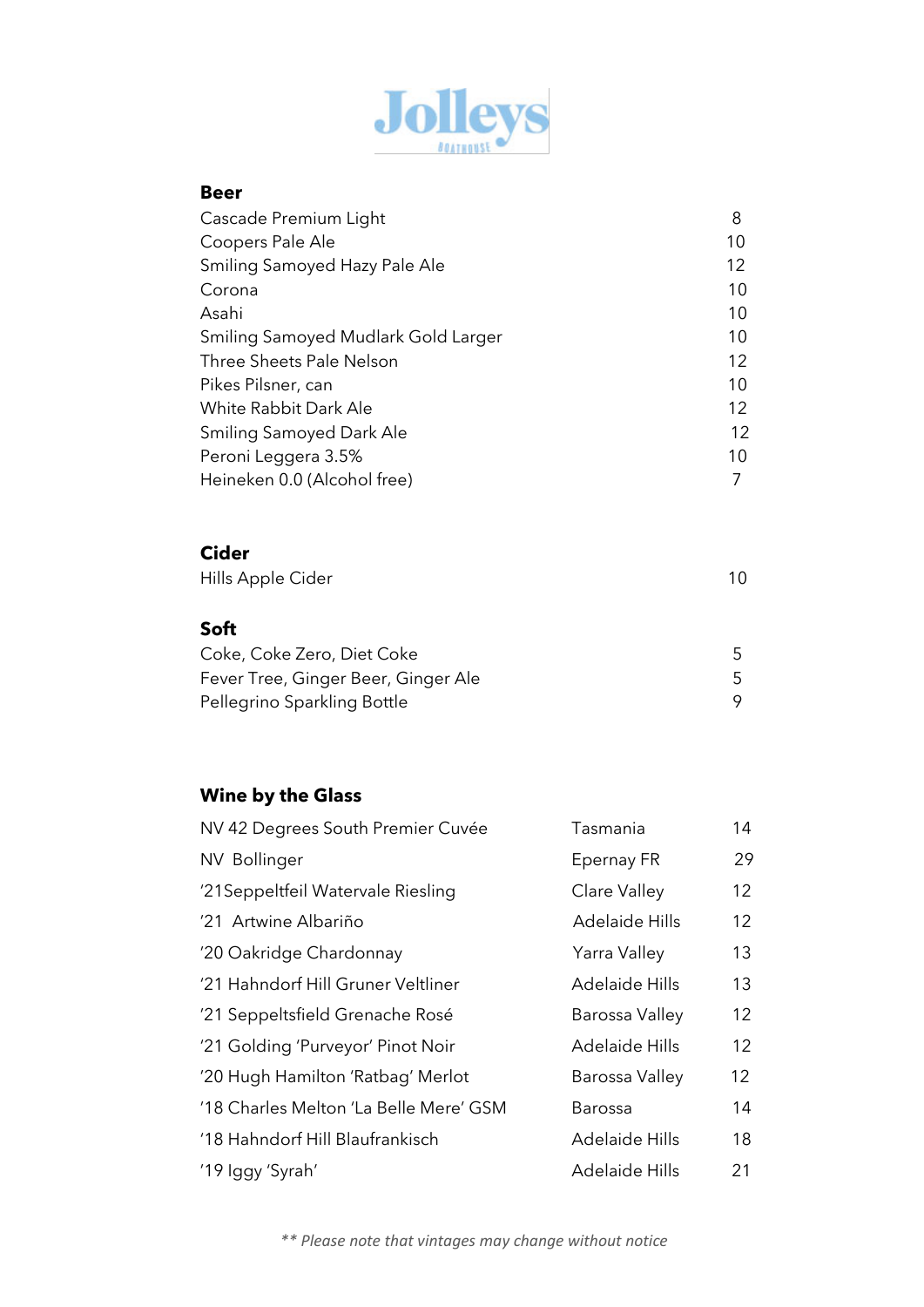

# **Champagne and Sparkling**

| 2021      | Artwine Prosecco Bianca                  | Adelaide Hills       | 55  |
|-----------|------------------------------------------|----------------------|-----|
| <b>NV</b> | 42 Degrees South Premier Cuvée           | Tasmania             | 60  |
| <b>NV</b> | Coates 'Le Petit Cuvée' Sparkling Shiraz | Hills & McLaren Vale | 55  |
| <b>NV</b> | Deviation Road 'Altair' Brut Rosé        | Adelaide Hills, SA   | 74  |
| <b>NV</b> | <b>Bollinger Special Cuvée</b>           | Ay, FRA              | 160 |
| <b>NV</b> | Pol Roger Reserve                        | Epernay, FRA         | 170 |
| <b>NV</b> | Louis Roederer Collection 242            | Reims, FRA           | 190 |
| 2014      | Louis Roederer Rosé                      | Reims, FRA           | 250 |
| <b>NV</b> | Billecart-Salmon Rosé                    | Mareuil-Sur-Ay, FRA  | 280 |
|           |                                          |                      |     |

#### **Magnums**

| <b>NV</b> | Billecart-Salmon Brut Reserve, 1500mL | Mareuil-Sur-Ay, FRA | 350 |
|-----------|---------------------------------------|---------------------|-----|
|-----------|---------------------------------------|---------------------|-----|

### **Alternative White Varietals and Blends**

| 2021 | Paracombe Pinot Blanc          | Adelaide Hills, SA | 45  |
|------|--------------------------------|--------------------|-----|
| 2021 | Mountadam pinot Gris           | Eden Valley        | 45  |
| 2021 | Artwine, Albariño              | Adelaide Hills, SA | 48  |
| 2020 | Alasia Moscato d'Asti          | Piedmont, ITA      | 50  |
| 2017 | Hobbs 'Tin Lids', Viognier     | Barossa Ranges, SA | 58  |
| 2021 | Hahndorf Hill Gruner Veltliner | Adelaide Hills     | 60  |
| 2020 | Michael Hill, Roussanne        | Barossa Valley, SA | 78. |

### **Sauvignon Blanc**

| 2021  | Paracombe           | Adelaide Hills, SA | 45 |
|-------|---------------------|--------------------|----|
| -2020 | <b>Geoff Weaver</b> | Adelaide Hills, SA | 56 |
| -2021 | Shaw & Smith        | Adelaide Hills, SA | 65 |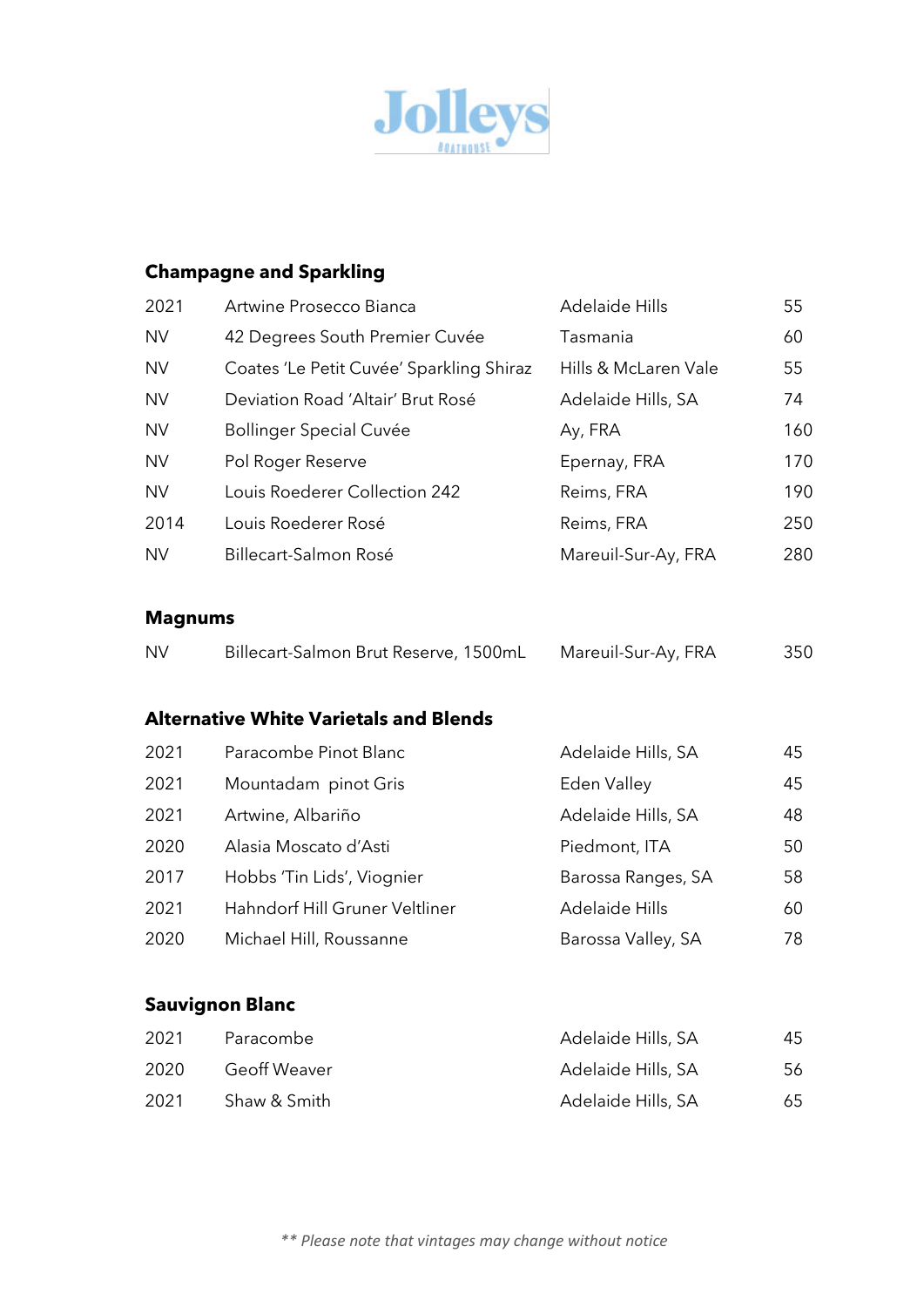

# **Riesling**

| 2021 | Kilikanoon 'Mort's Block' | Clare Valley, SA          | 45 |
|------|---------------------------|---------------------------|----|
| 2021 | Hey Diddle                | Adelaide Hills, SA        | 48 |
| 2021 | Rieslingfreak No 4        | Eden Valley, SA           | 55 |
| 2021 | Seppeltsfield Watervale   | Clare Valley, SA          | 55 |
| 2021 | Ministry of Clouds        | Clare Valley, SA          | 60 |
| 2018 | Derwent Estate            | <b>River Derwent, TAS</b> | 60 |
|      |                           |                           |    |

# **Chardonnay**

| 2019 | Golding 'Exchange'                 | Adelaide Hills, SA | 45 |
|------|------------------------------------|--------------------|----|
| 2020 | Oakridge                           | Yarra Valley, Vic  | 55 |
| 2019 | <b>William Fevre Petit Chablis</b> | Chablis, FRA       | 79 |
| 2020 | Shaw & Smith 'M3'                  | Adelaide Hills, SA | 95 |

#### **Rosé**

| 2020 | Charley Rose by Geoff Merrill     | McLaren Vale, SA      | 45 |
|------|-----------------------------------|-----------------------|----|
| 2021 | Mazi Grenache Rosé                | McLaren Vale, SA      | 45 |
| 2021 | Seppeltsfield Grenache Rose       | Barossa Valley, SA 47 |    |
| 2021 | Charles Melton 'Rose of Virginia' | Barossa Valley, SA 57 |    |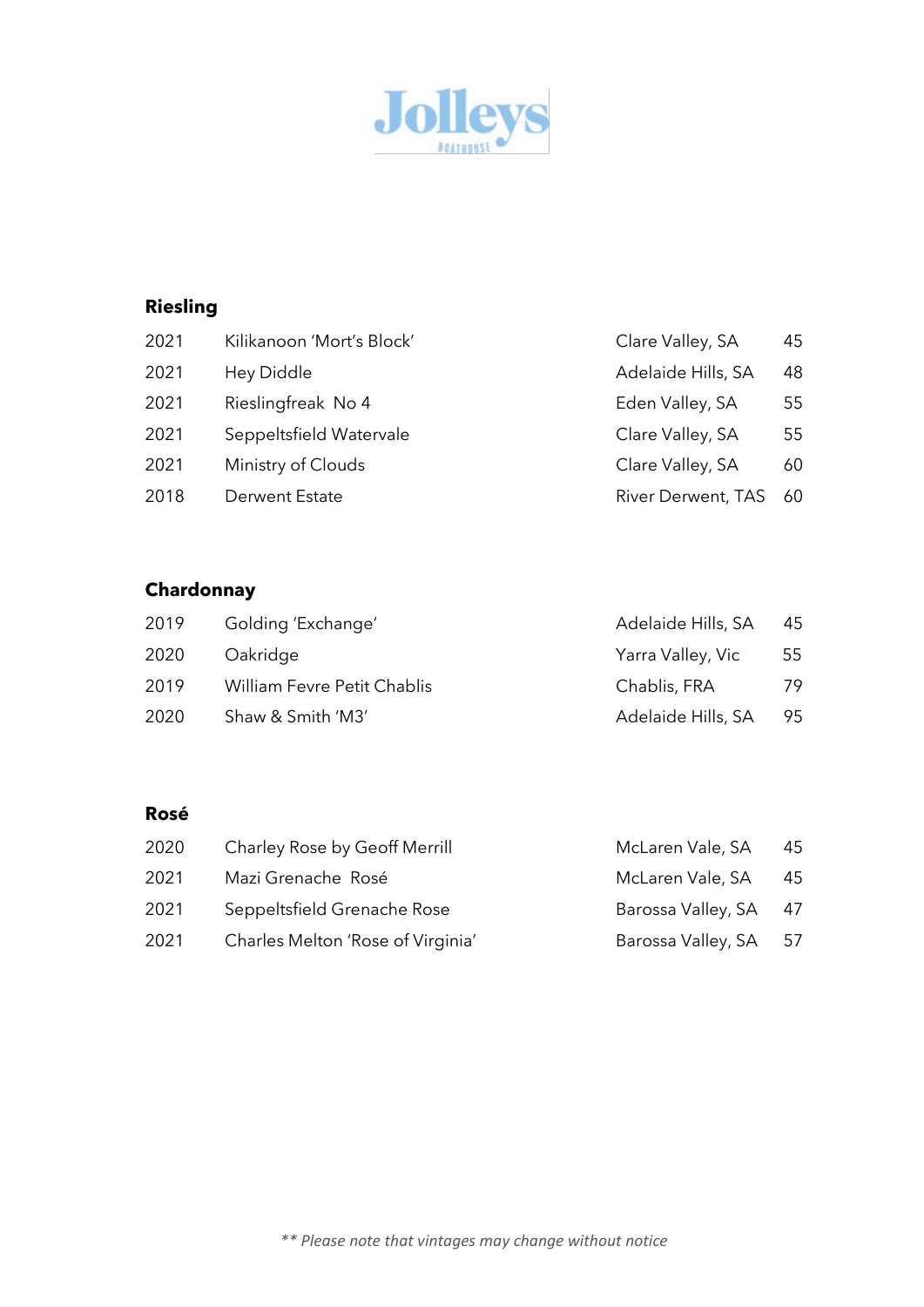

### **Alternative Red Varietals and Blends**

| 2020 | Hugh Hamilton 'The Ratbag', Merlot         | McLaren Vale, SA   | 52  |
|------|--------------------------------------------|--------------------|-----|
| 2020 | Ministry of Clouds, Tempranillo Grenache   | McLaren Vale, SA   | 59  |
| 2020 | Hey Diddle, Montepulciano/Bonverdo/Cab Sav | Barossa Valley, SA | 75  |
| 2018 | Hahndorf Hill, Blaufrankisch               | Adelaide Hills     | 85  |
| 2016 | Yalumba 'The Signature', Cabernet/Shiraz   | Barossa Valley, SA | 130 |
|      |                                            |                    |     |

### **Pinot Noir**

| 2021 | Simon Tolley Single Vineyard | Adelaide Hills, SA | 47  |
|------|------------------------------|--------------------|-----|
| 2021 | Golding 'Purveyor'           | Adelaide Hills, SA | 49  |
| 2021 | <b>Giant Steps</b>           | Yarra Valley, VIC  | 70  |
| 2021 | Ashton Hills                 | Adelaide Hills, SA | 80  |
| 2020 | Dalrymple                    | Tasmania           | 78  |
| 2020 | Tolpuddle                    | Tasmania           | 145 |

### **Grenache & Blends**

| 2021 | Seppeltsfield Village Grenache      | Barossa Valley, SA    | 58  |
|------|-------------------------------------|-----------------------|-----|
| 2018 | Charles Melton 'La Belle Mère', GSM | Barossa Valley, SA    | 65  |
| 2020 | Alkina Kin, Grenache                | Barossa Valley, SA    | -68 |
| 2019 | Yalumba 'Vine Vale', Grenache       | Barossa Valley, SA 69 |     |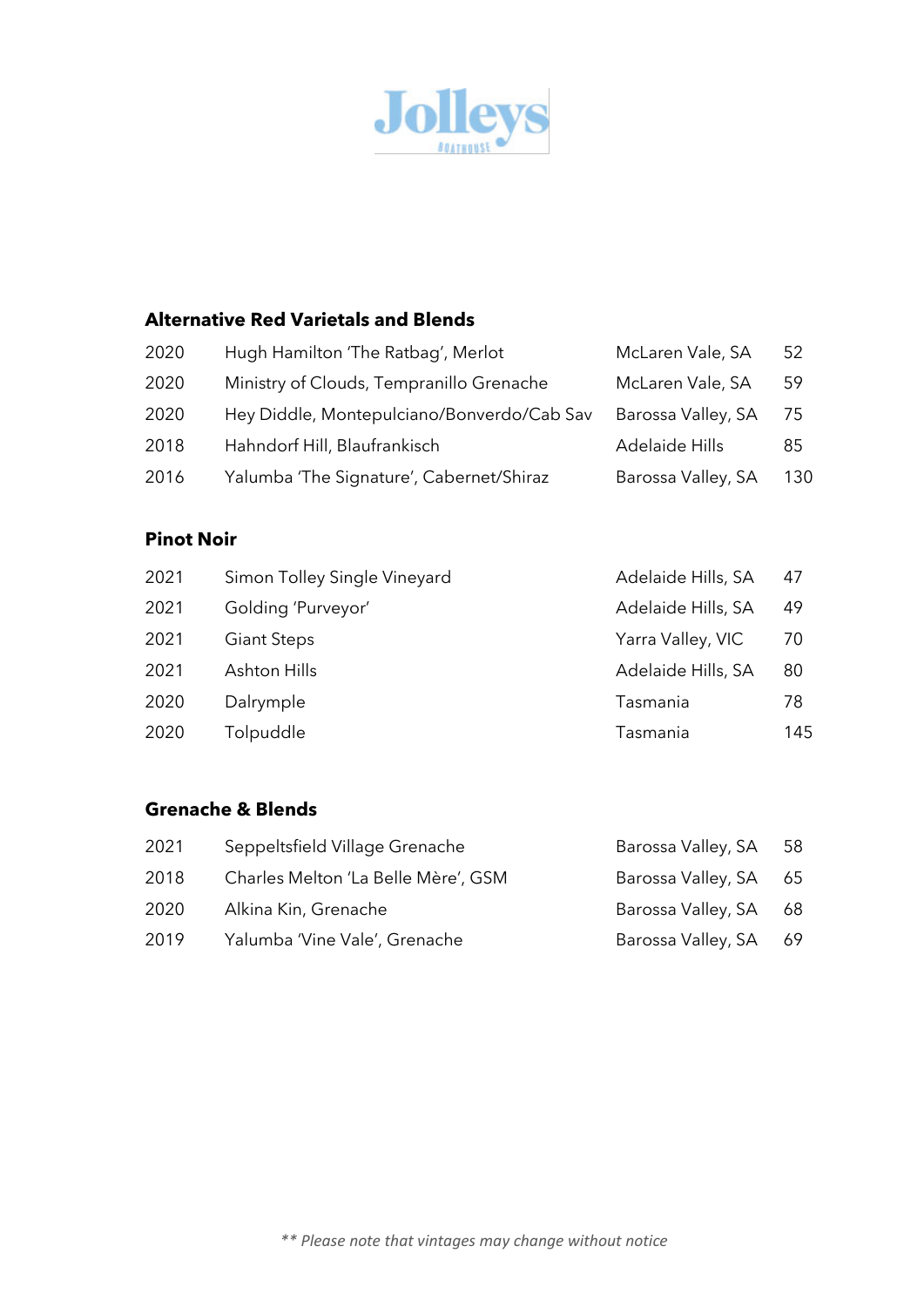

### **Shiraz & Blends**

| 2016 | Jim's Block                       | Langhorne Creek    | 45   |
|------|-----------------------------------|--------------------|------|
| 2019 | 'Sang de Pigeon' by Michael Hall, | Barossa Valley, SA | 57   |
| 2019 | 2 Mates Shiraz                    | McLaren Vale, SA   | 60   |
| 2020 | Henschke 'Henry's Seven' SGV      | Barossa Valley, SA | 75   |
| 2019 | Iggy 'Syrah'                      | Adelaide Hills, SA | 99   |
| 2019 | Gibson Reserve, Shiraz            | Barossa Valley, SA | 110  |
| 2019 | Hentley Farm 'The Beauty'         | Barossa Valley, SA | 110  |
| 2018 | Penfolds Shiraz Mataro 'Bin 2'    | Barossa Valley, SA | 110  |
| 2016 | Henschke 'Mount Edelstone'        | Eden Valley, SA    | 350  |
| 2016 | Henschke 'Hill of Grace'          | Barossa Valley, SA | 1400 |

# **Cabernet Sauvignon**

| 2018 | Pikes 'Dogwalk'              | Clare Valley, SA        | 48  |
|------|------------------------------|-------------------------|-----|
| 2019 | <b>Elderton Estate Grown</b> | Barossa Valley, SA      | 68  |
| 2018 | Kilikanoon 'Blocks Road'     | Clare Valley, SA        | -75 |
| 2013 | <b>Geoff Merrill Reserve</b> | Blend of regions, SA 88 |     |
| 2017 | <b>Charles Melton</b>        | Barossa Valley, SA      | 105 |
| 2016 | Yalumba 'The Menzies'        | Coonawarra, SA          | 110 |

#### **Dessert Wines**

| 2019 | Heggies Vineyard Estate Botrytis Riesling | Eden Valley, SA | 42 |
|------|-------------------------------------------|-----------------|----|
| 2016 | Henschke Noble Semillon                   | Eden Valley, SA | 70 |